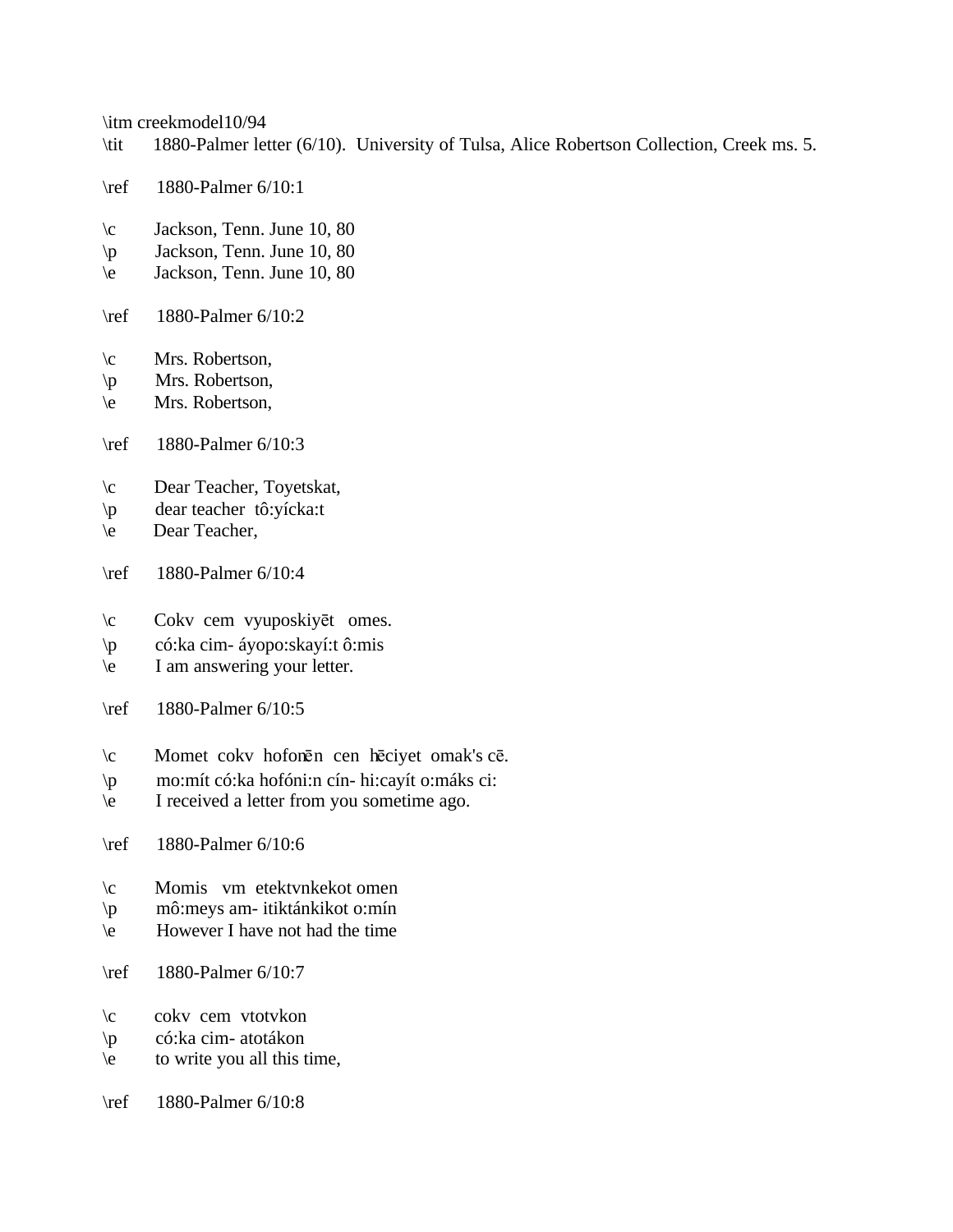- $\c$  en hofonē hiyomē oren
- \p in- hofóni: heyyó:mi: o:£ín
- $\left\langle e \right\rangle$  which is a long while,
- \ref 1880-Palmer 6/10:9
- \c mucv-nettvn vm etektvnken
- \p moca-níttan am- itíktankín
- \e but today I have some time
- \ref 1880-Palmer 6/10:10
- \c cokv cem vyuposkiyēt omes cē.
- \p có:ka cim- áyopo:skayí:t ô:mis cî:
- \e and I am replying to your letter.
- \ref 1880-Palmer 6/10:11
- \c Momet naken sulke heren vm onayet ometsken heciyat
- \p mo:mít nâ:kin sólki: hì:ñ£in am- óna:yít o:míckin hi:cayâ:t hi:cayâ:t
- \e When you informed me of so many good things in your letter,
- \ref 1880-Palmer 6/10:12
- \c es vcafvcke heret omak's ce.
- \p is- aca:fácki: hì:ñ£it ô:maks cî:
- \e I was very glad.
- \ref 1880-Palmer 6/10:13
- \c Momet hiyomet,
- \p mo:mít heyyô:ma:t
- $\leq$  At the present time,
- \ref 1880-Palmer 6/10:14
- \c vnet on omat, naket vm estonkon cv cvfekne hēret likēpit
- \p anít o:n o:mâ:t nâ:kit am- istónko:n ca- cafíkni: hì:ñ£it leykî:peyt
- \e I am in very good health
- \ref 1880-Palmer 6/10:15
- $\c$  cokv hayet omis c $\bar{e}$ .
- \p có:ka ha:yít o:méys cî: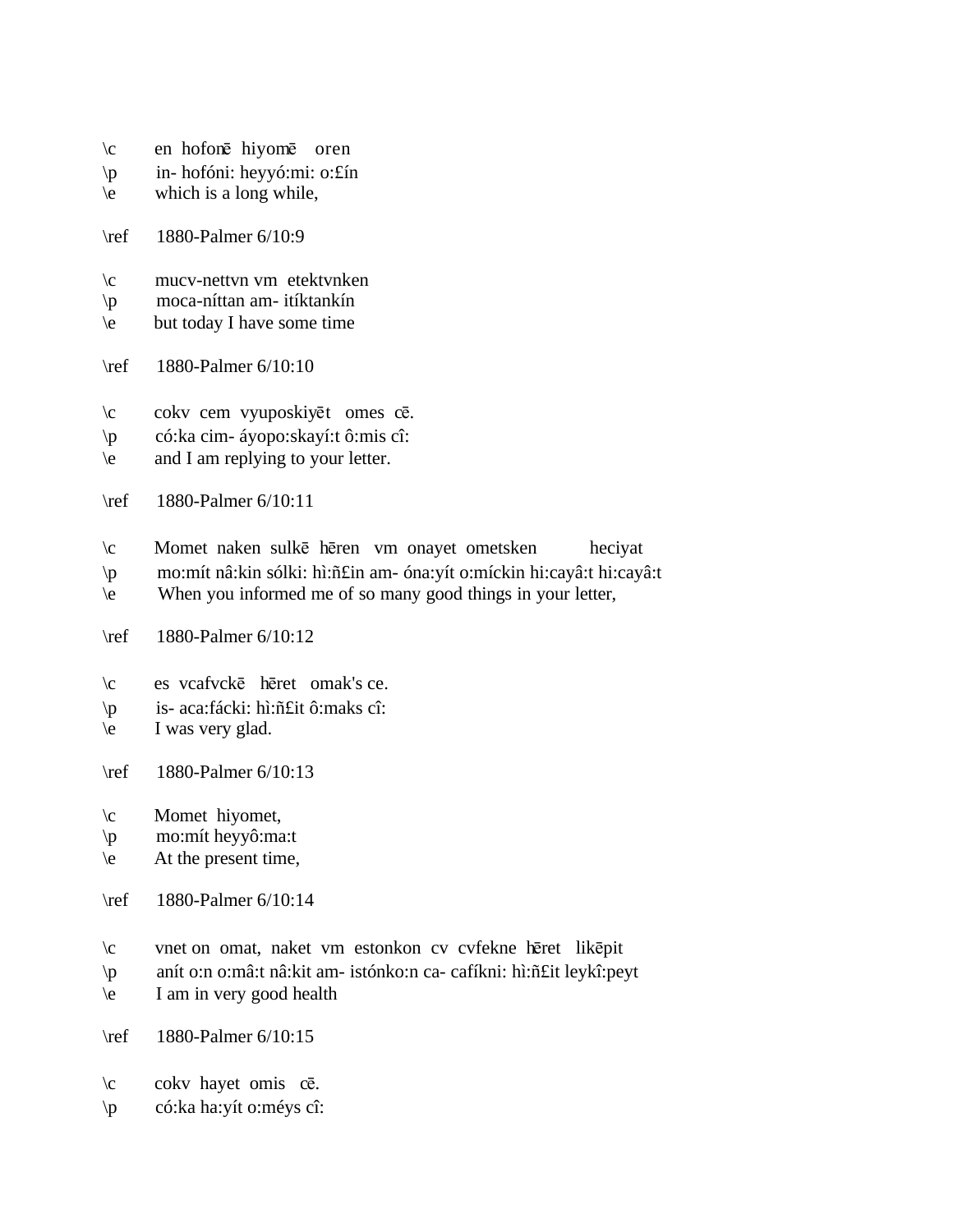- \e as I write this letter.
- \ref 1880-Palmer 6/10:16
- $\c$  Momet June 3, 80 em ofvn, cokv-heckv ossiyet omes ce.
- \p mo:mít June 3 80 im- ó:fan co:ka-hícka óssayí:t[?] o:mís cî:
- \e The end of the school year for me will be June 3, 1880.
- \ref 1880-Palmer 6/10:17
- $\operatorname{\backslash} c$  Momet estonkon hēren examination vn hoyanet omak's.
- \p mo:mít istónkon hì:ñ£in examination an- hoyâ:nit o:máks
- \e The year-end examination went well for me.
- \ref 1880-Palmer 6/10:18
- \c Monkv hiyomat fēkapet liket okis cē.
- \p mônka heyyô:ma:t fí:ka:pít lêykit o:kéys cî:
- \e I am now in a period of rest.
- \ref 1880-Palmer 6/10:19
- $\c$  Hiyomat cokv-hēcvlke omvlkvt ehuten vpeyēpen,
- \p heyyô:ma:t co:ka-hi:câlki omálkat ihótin api:yî:pin
- \e All the other students have gone home
- \ref 1880-Palmer 6/10:20
- \c vn tvlkuset cuko-tvlvmme (boarding house) likit omis hiyomat.
- \p an- tàñlkosit coko-talamí[sic] boarding house lêykeyt o:méys heyyô:ma:t
- \e so I am the only one now living at the boarding house.
- \ref 1880-Palmer 6/10:21
- $\c$  Mont, mucv-meske (vacation) on omat,
- \p mónt moca-miskí: vacation o:n o:mâ:t
- \e Regarding this summer,
- \ref 1880-Palmer 6/10:22
- \c tvlofvn likit cokv-hēcin hoyvnvrēs komiyēt omes cē.
- \p taló:fan lêykeyt có:ka-hi:céyn hoyána£i:s kô:mayi:t ô:mis cî:
- \e I want to live in town and continue to study.
- \ref 1880-Palmer 6/10:23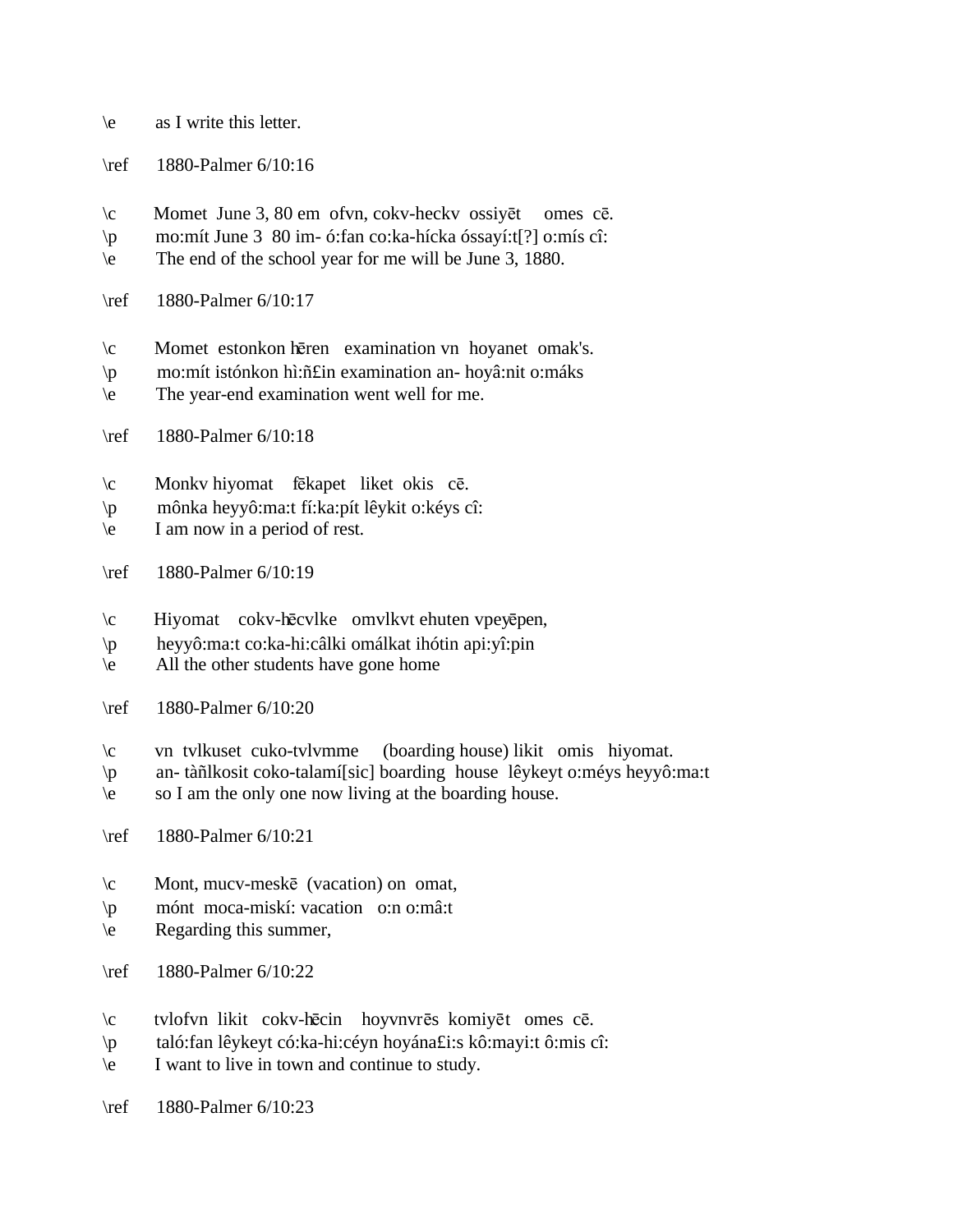- \c Momet hiyomat estonkon hēren likēpit omis.
- \p mo:mít heyyô:ma:t istónkon hì:ñ£in leykî:peyt o:méys
- \e I am doing very well right now.
- \ref 1880-Palmer 6/10:24
- \c Heyvn cem oniyvranis,
- \p hiyán cim- onayá£a:néys
- $\text{e}$  Let me say this.
- \ref 1880-Palmer 6/10:25
- \c cv hute en kvpakiyat
- \p ca- hóti ín- kapa:kayâ:t
- $\text{From}$  the time I first left my home,
- \ref 1880-Palmer 6/10:26
- $\c$  ohrolopē kolvpakat (7) oret omes, mucv-meskēn.
- \p oh£olopí: kolapâ:ka:t 7 o:£ít o:mís moca-miskí:n
- \e it is seven years this summer.
- \ref 1880-Palmer 6/10:27
- $\operatorname{C}$  Monkv hiyomat cv hutet on omat cvhosep et omes.
- \p mônka heyyô:ma:t ca- hótit o:n o:mâ:t cahosipí:t ô:mis
- $\text{So now. I have forgotten my home life.}$
- \ref 1880-Palmer 6/10:28
- $\c$  Este hecvkon hofonē hēret omekv,
- \p ísti hicákon hofóni: hì:ñ£it o:miká
- \e It has been so long since I've seen my family,
- \ref 1880-Palmer 6/10:29
- \c but I am not ready to go home yet.
- \p but I am not ready to go home yet.
- $\neq$  but I am not ready to go home yet.
- \ref 1880-Palmer 6/10:30
- \c I want to know, Hepsie is married?
- \p I want to know, Hepsie is married?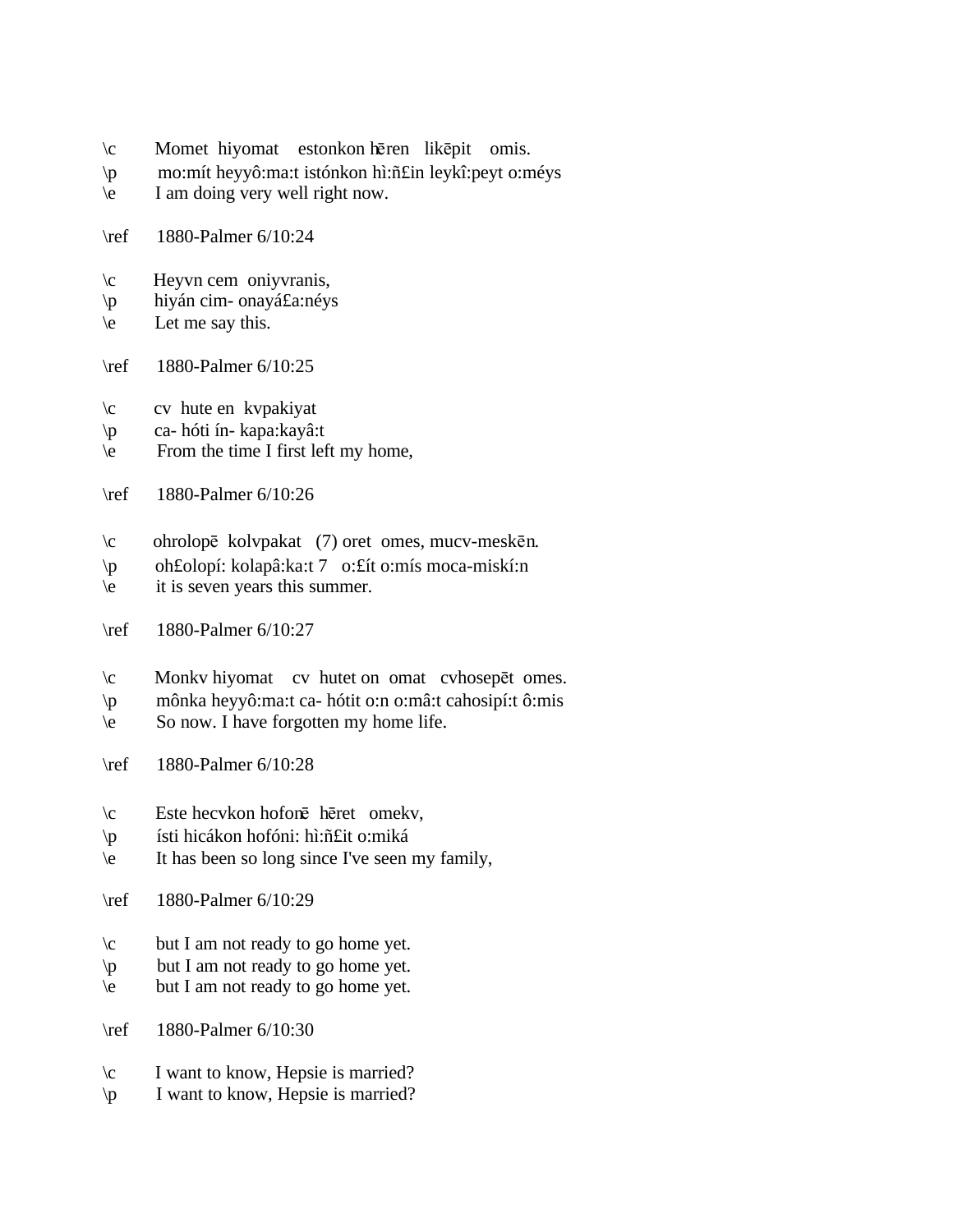- \e I want to know, Hepsie is married?
- \ref 1880-Palmer 6/10:31
- \c Cokv hvmket vn heckak's,
- \p có:ka hámkit an- hî:ckaks[?]
- \e I received a letter, recently.
- \ref 1880-Palmer 6/10:32
- $\c$  Tvllvhasse vtēt.
- \p talahá:ssi atí:t
- \e It came from Tvllvhasse.
- \ref 1880-Palmer 6/10:33
- \c Momis hocefkv sekot (no name) omen,
- \p mô:meys hocífka -siko:t no name ô:min
- \e But it bore no name.
- \ref 1880-Palmer 6/10:34
- \c estimvt cokv antotet omat kerrvkot omet,
- \p istéymat có:ka a:ntô:tit o:mâ:t kí££akot o:mít
- \e not knowing who sent me this letter,
- \ref 1880-Palmer 6/10:35
- \c Tvllvhasse atan yefullecicet omis.
- \p talahá:ssi â:ta:n yifollicêycit o:méys
- \e I returned it to Tvllvhasse.

\ref 1880-Palmer 6/10:36

- $\operatorname{Comet}$  hocefkvn kerriyet vm oniyetskvrēn ciyacēt omes cē.
- \p mo:mít hocífkan ki£êyyit am- onayícka£i:n cayá:ci:t o:mís cî:
- \e Now I would like for you to find out who it was and let me know.
- \ref 1880-Palmer 6/10:37
- \c Momet yvmv tvlofvt on omat
- \p mo:mít yamá taló:fat o:n o:mâ:t
- $\leq$  As for the people in this town,
- \ref 1880-Palmer 6/10:38